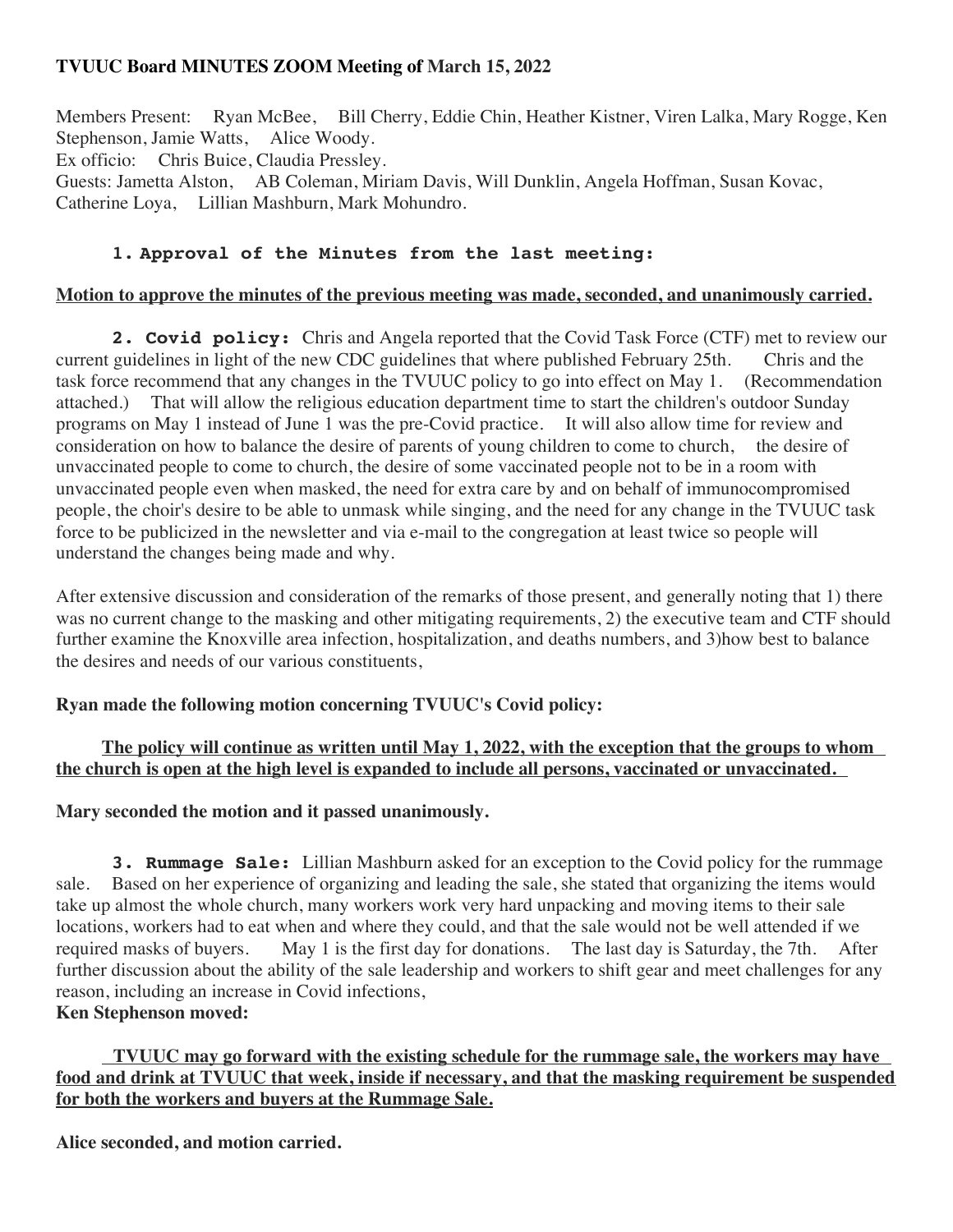Ryan thanked Lillian for her leadership on the rummage sale.

**4. Financial Report:** (attached financial records) Viren reported that the trend lines were good. Month to date trend lines are a little off, but year to date numbers are good. Claudia reported that we are up 118% or \$55,000 on the year-to-date pledge contributions. We cannot be sure if that increase is due to people paying all their pledged contributions early or if it will continue to hold. The question was raised if we would continue to have a deficit budget this year as our expenses are up \$31,000 more than our budget. Viren indicated that we have had capital maintenance expenses but the SBA money is not included in income. For example, we had \$70,000 roof replacement expenses which is recorded in our expenses but the SBA money which we used to pay for it is not in the budget. So, it is a kind of financial reporting quirk. Viren will get a projection to the board in the next few weeks. He stated that if the trend lines continue as they are now, we will be okay.

Ryan drafted a simplified explanatory statement about our current deficit budget drafted, discussed it with Viren, and will get it to Claudia for inclusion in the newsletter.

**5. Proposals regarding financial matters:** Viren stated that we need a systematic process on capital assets, wear and tear on the building, and other capital items. Viren proposes that we put \$50,000 of the remaining \$87,000 SBA loan money in a restricted account as a starter amount for the replacement of capital assets. Alice expressed concern about whether we should put money in a restricted account right now when we still have months left in the fiscal year and could incur additional expenses. After discussion of the terms of the SBA loan, the possible additional current needs of similar projects such as carpeting, repaving and relining the parking lot, heating and air conditioning, and the like,

## **Ken moved that:**

## **The Board shall establish a restrict account of \$50,000 for capital projects that can be used in the Board's discretion. Viren seconded.**

Upon questions from Alice, he responded that we should not be able to take the money for an operational expense for a balanced budget at the end of this year. Alice stated that she was in favor of establishing the account, but wanted it established closer the end of this budget year.

#### **All voted in favor of the motion, except one nay vote from Alice.**

Ryan reported that he found a statement that the board is to present a balanced budget in the Board Responsibilities document.

Viren said that upon further consideration, the establishment of a depreciation policy he had previously requested would disrupt the financial process for this year. He recommends that the change in the depreciation policy be tabled until next fiscal year. It would include items that cost over \$10,000 and have an expected life of over 10 years. Bill Cherry said this proposal should be board reviewed and become part of our finance manual.

**6. Personnel Committee:** Susan Kovac stated that our existing by-laws are not the policy level document it should be but rather micromanages in several places and that conflict with job descriptions and charters of committees. For example, the by-laws require 6 people on the personnel committee, but there were only 2 remaining on the committee. So, this year with only 2 members, the committee could not function. Also, Jametta's position was filled before there was a job created by the Board and a job description